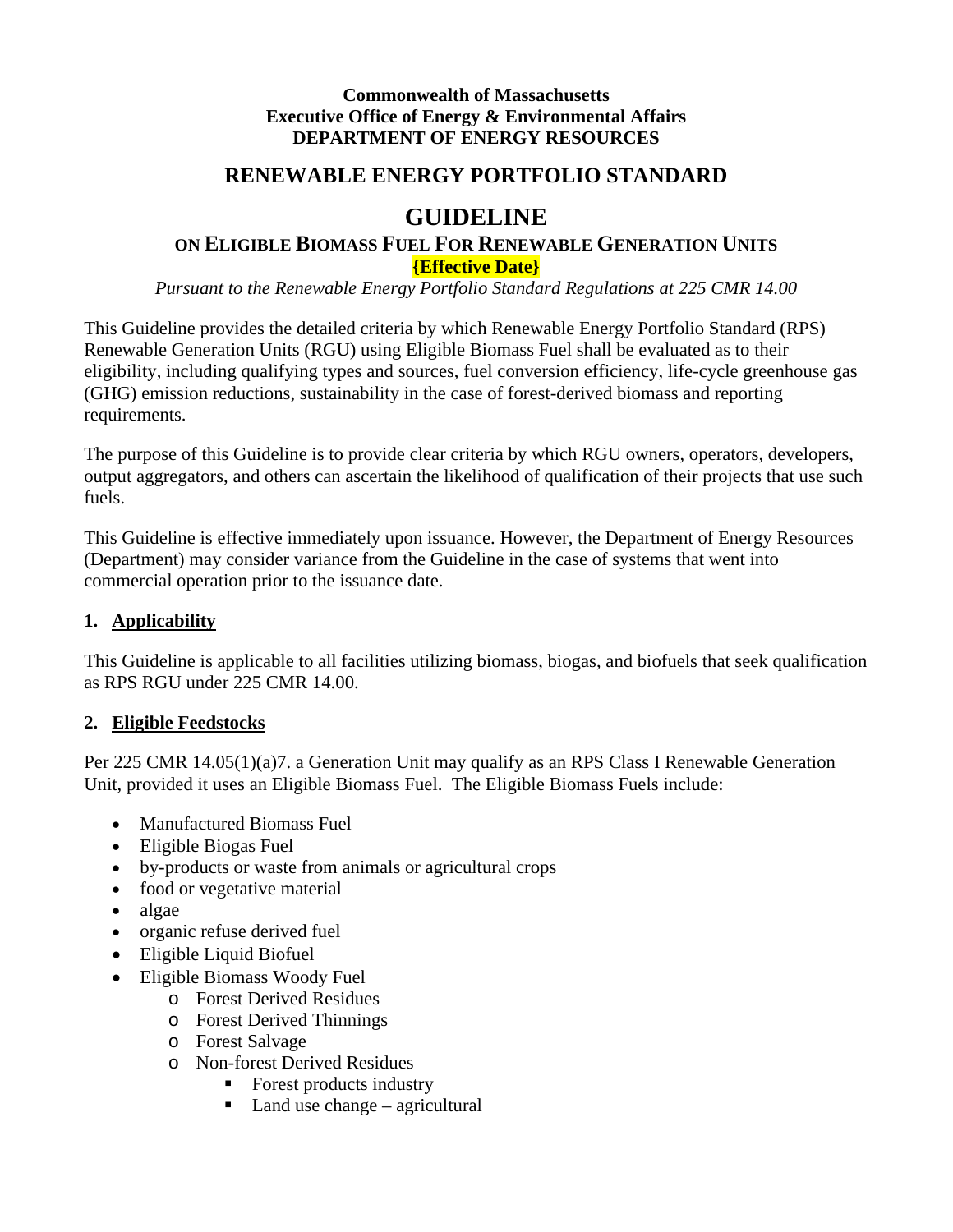- Wood waste: Post-consumer wood products from Clean Wood
- Agricultural wood waste

For the purposes of the definition of Agricultural wood waste, trees from plantations are explicitly not considered an agricultural product. Any material from a tree plantation must meet the requirements of Forest Derived Residues and Forest Derived Thinnings in order to qualify.

### **3. Biomass Sustainability**

Per 225 CMR 14.05(8)(a), facilities using Eligible Biomass Woody Fuel or Manufactured Biomass Fuel will need to demonstrate that any Forest Derived Residues, Forest Derived Thinnings and Forest Salvage used to generate electricity is sourced from forests managed according to Sustainable Forestry Management practices. The definition of Sustainable Forestry Management, which can be found in 225 CMR 14.02, is based off the definition of Sustainable Forestry from the *Dictionary of Forestry* provided by the Society of American Foresters. Non-Forest Derived Residues (as defined in 225 CMR 14.02) are considered to meet the sustainability requirements, so for these resources, no further sustainability demonstration is required. RGU owner or operators will need to demonstrate to the Department's satisfaction the sustainable management of the forest from which woody biomass was sourced to the extent that forest derived biomass is used to manufacture the biomass fuel. RGU owner or operators will need to document the chain of custody from the forest to the retail supplier and on to the end customer.

The following options are sufficient to demonstrate Sustainable Forest Management:

## **A) Licensed Forester Attestation**

The licensed forester attests that all the lands from where Eligible Biomass Woody Fuel was sourced were covered by a cutting plan that adhered to best management practices, and implemented the operational guidelines for biomass retention and harvesting within the publication titled Forest Biomass Retention and Harvesting Guidelines for the Northeast (Forest Stewards Guild, 2010). For forests located in the Commonwealth of Massachusetts these requirements shall be met through a Commonwealth of Massachusetts Department of Conservation and Recreation (DCR) cutting plan pursuant to 304 CMR 11.00, under the long term management option, and include a signature from a state forester attesting to compliance of the requirements. For forests located outside of the Commonwealth of Massachusetts, these requirements can be met by a cutting plan with a signature of a licensed forester attesting that the cutting plan adhered to Sustainable Forest Management (225 CMR 14.02), adhered to the best management practices (either voluntary or regulatory) of the host state, and implemented operational guidelines for biomass retention and harvesting within the publication titled Biomass Harvesting and Retention Guidelines for the Northeast (Forest Stewards Guild, 2010).

Chain of custody is documented through bills of lading. Eligible Biomass Woody Fuel and Manufactured Biomass Fuel must be reported on a consignment basis to ensure sufficient disaggregation of sustainability data. Each consignment should constitute the same characteristics in terms of feedstock types, biomass form, and geographical origin.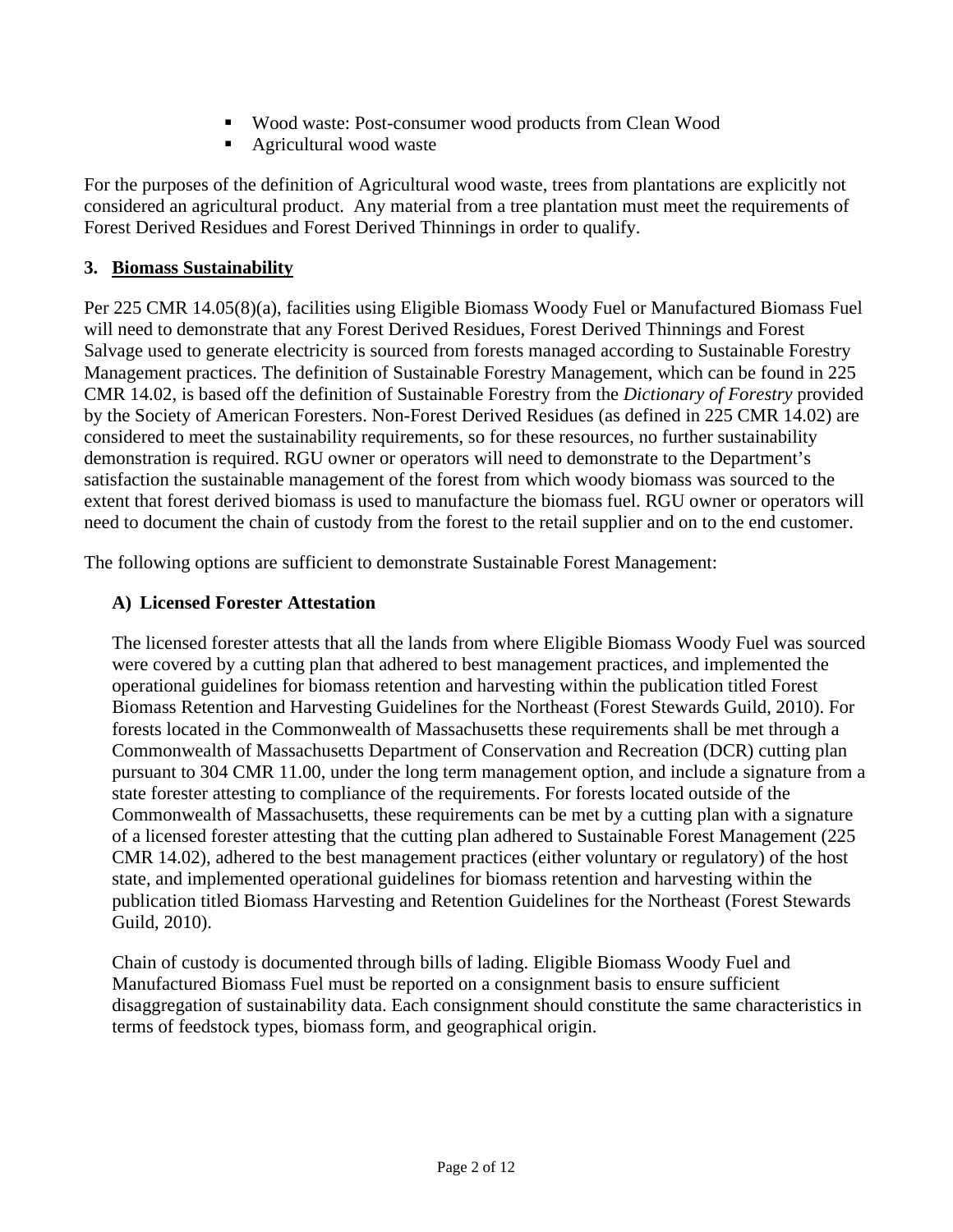### **B) Independent Certification**

The Department recognizes independent third-party certification programs as meeting the sustainability requirements for Eligible Biomass Woody Fuel land. At time of writing, these are the Forest Stewardship Council (FSC) and Program for the Endorsement of Forest Certification (PEFC), which includes the Sustainable Forestry Initiative (SFI) and American Tree Farm System (ATFS). The Department will continue benchmarking other independent certification programs and may update this Guideline as necessary.

To demonstrate that supplied Eligible Biomass Woody Fuel qualifies for one of the approved programs, the raw material needs to be supplied with a valid claim under that approved program (i.e. it must be certified against that program). Valid claim means that the claim covers the product delivered, the expiration date has not passed and it is issued to the supplier making the claim. A supplier cannot supply raw material or fuel as certified by one of the approved programs if the material or fuel is not itself certified to that program. The raw material or fuel must be covered under the scope of the supplier's certification.

The independent certification method to verify sustainability requirements is only available to Eligible Biomass Woody Fuel that is harvested from outside of the Commonwealth of Massachusetts.

For the purpose of this program, a licensed forester is considered someone who is certified by the Society of American Foresters or has a valid forestry license issued by the Commonwealth of Massachusetts, or other comparable government entity.

## **4. Verification**

As established in 225 CMR 14.05(8)(d), qualified RPS RGUs using Eligible Biomass Woody Fuel or Manufactured Biomass Fuels are required to document ownership of the Biomass Fuel Certificate through the Massachusetts Biomass Registry. Biomass Fuel Certificates must show that only eligible fuel was used in the RGU to generate electricity. Records used to support the data entered into the Massachusetts Biomass Registry must clearly state the following elements and can consist of invoices, delivery notes, or any other documentation provided by the fuel supplier. The records must be kept for a period of at least five (5) years.

- A) Supplier of the fuel
- B) Source of the fuel
- C) Amount of fuel delivered
- D) Date of delivery

The independent verifier for RGUs using Eligible Woody Biomass or Manufactured Biomass Fuel will perform spot checks to verify the use of eligible fuel.

#### **5. Greenhouse Gas Reduction**

As established in 225 CMR 14.05(1)(a)7.d., all qualified RGUs using Eligible Biogas Fuel, Eligible Biomass Woody Fuel, Eligible Liquid Biofuel or Manufactured Biomass Fuel shall reduce lifecycle greenhouse gas emissions by at least 50% over 20 years and if the greenhouse gas emission reductions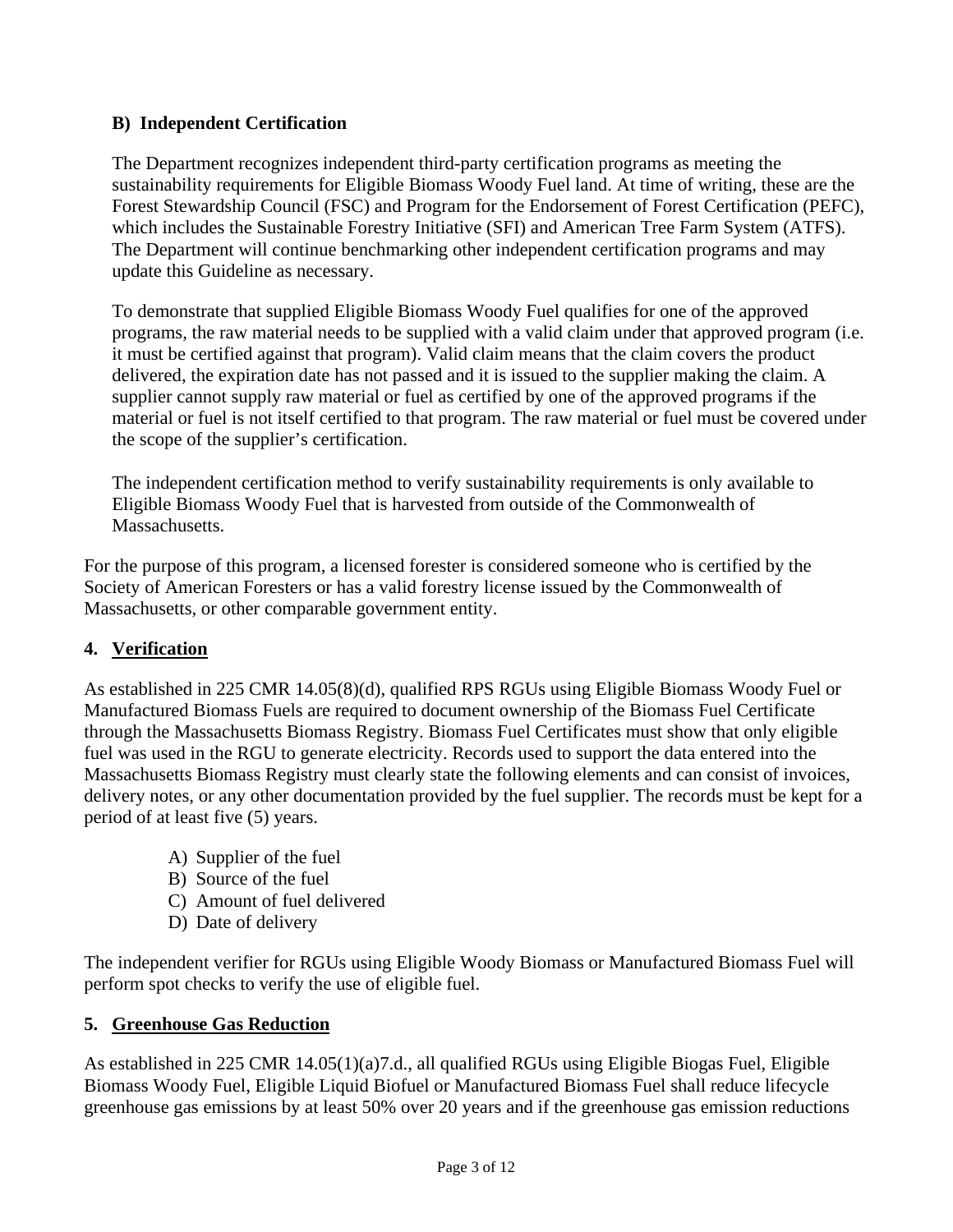are not achieved, the RGU will be subject to the provisions in 225 CMR 14.05(8)(e). The details per calculating this reduction are below.

#### **A) Renewable Generation Units Using Eligible Biomass Woody Fuel or Manufactured Biomass Fuel**

All RGUs that use an Eligible Biomass Woody Fuel or Manufactured Biomass Fuel must verify the greenhouse gas emissions reductions by utilizing the Guideline on Overall Efficiency and Greenhouse Gas Analysis. The analysis must be submitted with the Statement of Qualification and on a quarterly basis through the Guideline on Biomass Fuel Report.

#### **B) Renewable Generation Units Using Eligible Liquid Biofuel, Bio-oil, and Eligible Biogas Fuel**

The analysis for the 50% reduction in lifecycle GHG emissions for RGUs using Eligible Liquid Biofuel, Bio-oil, and Eligible Biogas Fuel will be conducted on a case by case basis, in consultation with MassDEP.

#### **6. System Performance**

As established in 225 CMR 14.05(1)(a)7.c., all qualified RGUs using Eligible Biomass Woody Fuels or Manufactured Biomass Fuel must achieve an overall efficiency of at least 60% on a quarterly basis, unless over 95% of its fuel sourced from Non-Forest Derived Residues The process to document and report the overall efficiency is described in the Department's *Guideline on Overall Efficiency and Greenhouse Gas Analysis.* The analysis must be submitted with the Statement of Qualification and on a quarterly basis through the *Guideline on Biomass Fuel Report*.

#### **7. Low-Emissions**

As established in 225 CMR 14.05(1)(a)7., all qualified RGUs using Eligible Biomass Fuel must meet low emission eligibility criteria. This section of the guideline provides low emissions specifications for RGUs that use a solid fuel, such as Eligible Biomass Woody Fuel, the procedures through which DOER, in consultation with MassDEP, will determine the low-emission criteria for projects that propose to use other fuels or power conversion technologies.

#### **A) RPS Emission Limits for Solid-Fueled Steam Boilers**[1](#page-3-0)

For the sole purpose of qualifying for the MA RPS, a RGU using a solid fueled steam boiler must not exceed monthly average emission limits for nitrogen oxides (NOx) and particulate matter (PM) that are specified in Table One for Generation Units of three nameplate capacity ranges.<sup>[2](#page-3-1)</sup> It should be noted that these limits may be different, both in magnitude and in averaging period, from the

<span id="page-3-0"></span> $<sup>1</sup>$  It must be noted that biomass-fired boilers may make incidental use of fossil fuels for the purpose of plant start-up. Any</sup> non-incidental use of ineligible fuels would require a Co-Firing and Composite Fuel Waiver, as provided in the Regulations at 225 CMR 14.05(3).

<span id="page-3-1"></span><sup>&</sup>lt;sup>2</sup> DOER has determined in consultation with the DEP that these two pollutants are the two most critical ones for wood-fired boilers. Emissions of other criteria pollutants are adequately addressed in state air permits.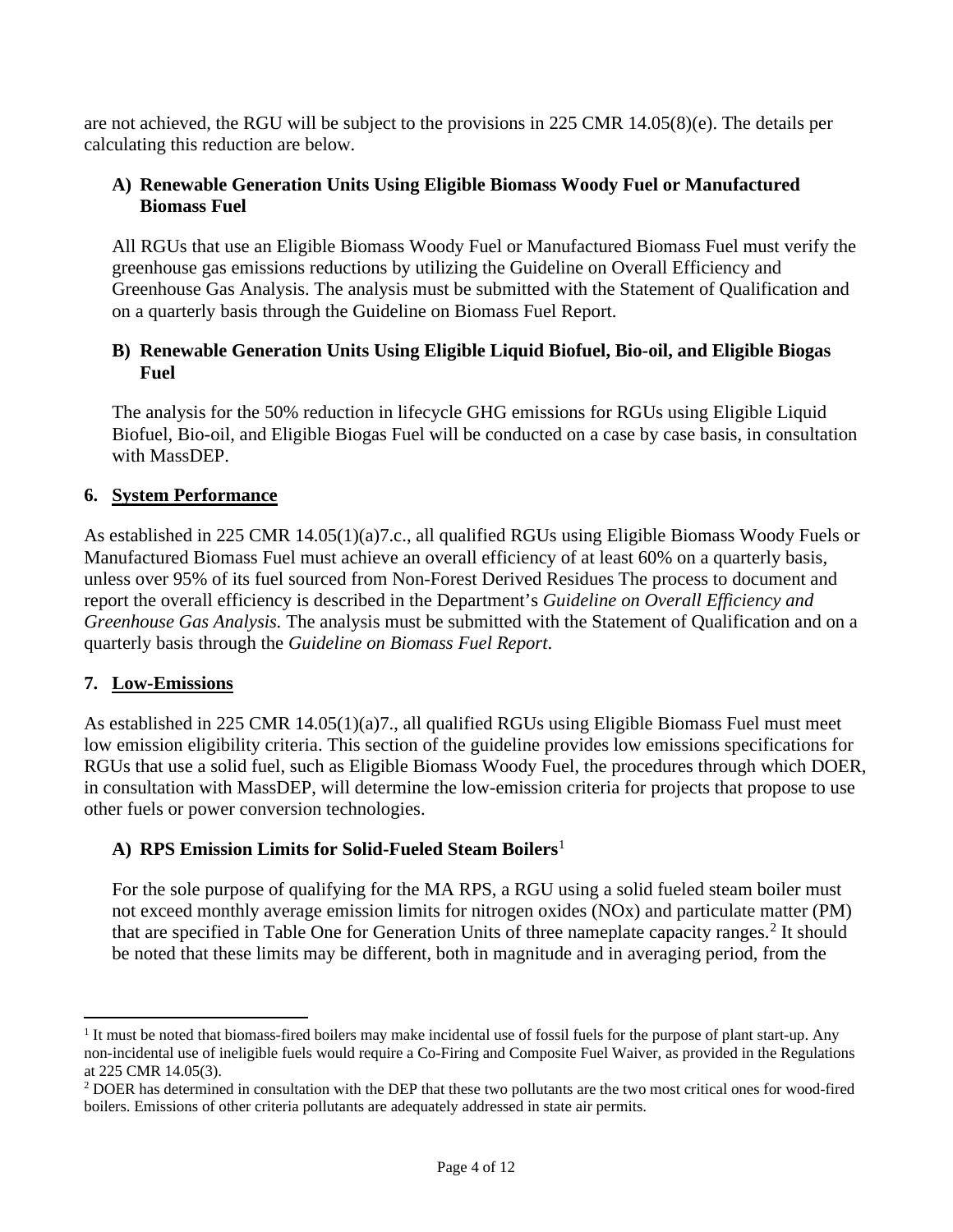limits specified in the Generation Unit's Valid Air Permit, and that they must be separately reported to DOER on a quarterly basis.<sup>[3](#page-4-0)</sup>

| <b>Nameplate</b><br>Capacity | NOx         | <b>PM</b>   | <b>Monitoring/Testing</b>                                                              |
|------------------------------|-------------|-------------|----------------------------------------------------------------------------------------|
| $< 1$ MW                     | $0.30$ lbs  | $0.012$ lbs | Portable monitor for NOx, O2, & CO. <sup>4</sup> Initial stack test                    |
|                              | /MMBtu      | /MMBtu      | for PM, <sup>5</sup> NOx, <sup>6</sup> & CO, <sup>7</sup> and retest every five years. |
| $1-10$ MW                    | $0.15$ lbs  | $0.012$ lbs | Portable monitor for NOx, O2, $& CO8$ Initial stack test                               |
|                              | /MMBtu      | /MMBtu      | for PM, NOx, $& CO$ , and retest every three years                                     |
| $>10$ MW                     | $0.065$ lbs | $0.012$ lbs | CEMS for NOx $& CO.9$ Annual stack test for PM.                                        |
|                              | /MMBtu      | /MMBtu      | CO CEMS as surrogate for PM monthly average.                                           |

#### **Table One RPS Monthly Average Emission Limits for Wood-Fired and Other Solid-Fueled Steam Boilers**

In the case of a RGU that has multiple boilers, the size ranges and emission limits of Table One apply to a shared smokestack. For example, if a Generation Unit has two boiler/turbine sets of 8 MW each and they share one smokestack, the size range will be ">10 MW." If a Generation Unit has multiple stacks, each serving one or a discrete number of boilers, then the size range and emission limit would apply to each stack separately. It is important to note that, in the case of a Generation Unit with multiple stacks, the weighted average NOx and weighted average PM emissions from all of the stacks in the Generation Unit must be in compliance with the RPS emission limits in order for

<span id="page-4-0"></span><sup>&</sup>lt;sup>3</sup> The monitoring and reporting of these emissions, as well as their relation to the RPS qualification of GIS certificates are described in the section titled "Emissions Monitoring, Reporting, and Enforcement," below.

<span id="page-4-1"></span><sup>4</sup> Concentrations of CO, O2, and NOx shall be measured daily with a portable monitor that satisfies 40 CFR 60, Appendix B PS-2. The monitor shall be calibrated before use and the sample shall be taken from a location that satisfies the requirements of 40 CFR 60 Appendix A Methods 1 and 2. At least one sample shall be taken each day the boiler operates. Operation and maintenance of the monitor shall be according to the manufacturer's recommendations. CO is a surrogate limit for complying with the PM emissions limit. If the monthly average CO concentration exceeds 200 ppm @ 3% O2, the boiler will be considered to be in non-compliance with the PM emission limit. Portable monitors will be operated and maintained according to the manufacturers recommendations.

<span id="page-4-2"></span><sup>5</sup> Testing for PM shall be conducted in accordance with 40 CFR 60, Appendix A, Test Method 5.

<span id="page-4-3"></span><sup>6</sup> Testing for NOx shall be conducted in accordance with 40 CFR 60, Appendix A, Test Method 7E.

<span id="page-4-4"></span><sup>7</sup> Testing for CO shall be conducted in accordance with 40 CFR 60, Appendix A, Test Method 10.

<span id="page-4-5"></span><sup>8</sup> The Continuous Emissions Monitoring System (CEMS) for NOx shall satisfy either 1) 40 CFR 60, Appendix B PS-2 with the QA/QC requirements of 40 CFR 60 Appendix F or 2) 40 CFR 75, except that missing data routines and bias adjustment factors do not need to be applied. The CEMS shall be operated at all times the boiler is operating except periods of CEMS calibration checks, zero span adjustment, and preventive maintenance. Not withstanding such exceptions, in all cases the CEMS must obtain valid data for a minimum of 90% of the hours per month during which the emission unit is operating.

<span id="page-4-6"></span><sup>9</sup> Specifications are the same as in footnote 8.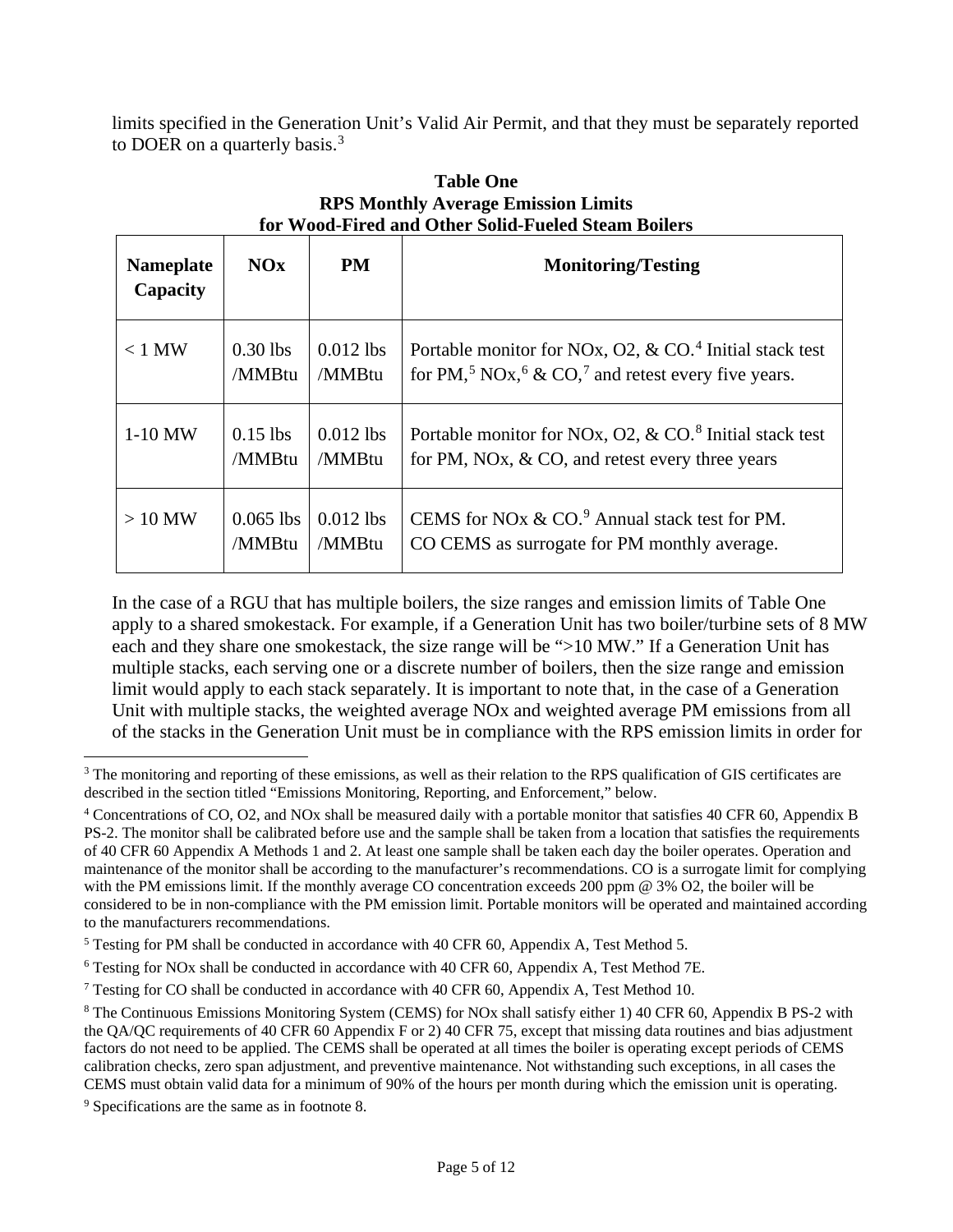the electricity output in a given month to qualify as New Renewable Generation and earn MA RPS qualified GIS certificates.[10](#page-5-0) However, if a multiple stack Generation Unit has a separate generator account at the NEPOOL GIS for each stack, then the Generation Unit can be subdivided for the purposes of RPS low-emission compliance and GIS certificate qualification.

In the case of a RGU that uses any solid Eligible Biomass Fuel(s) in conjunction with any ineligible fuel(s), whether by co-firing such fuels or by using a composite fuel, these size ranges and emission limits apply to the entire Generation Unit, per the provisions at 225 CMR 14.05(3)(b).

Over time, the emissions limits of Table One will be lowered if it is determined that more stringent limits are commercially available and economically feasible. Any changes in these limits will be announced by DOER through a revised Guideline. To accommodate the timing of the power plant development process, such changes in emissions limits will become effective twenty-four months after they are issued. The limits will apply to all units for which an administratively complete Statement of Qualification Application is received on or after that effective date and until a subsequent revision takes effect.

## **B) Review for Other Fuels and Other Types of Biomass Generation Units**

In the case of any proposed biomass RGU that does *not* use a steam boiler fueled by a solid fuel, such as Eligible Biomass Woody Fuel, DOER will consult with MassDEP by means of an interagency team to determine appropriate emission limits. Examples of such Generation Units include but are not limited to the following:

- Boilers or engines fueled by biodiesel or bio-oil.
- Equipment fueled by biogas that is not the product of anaerobic digestion.
- Bioreactors.

The interagency team will meet with project developers to provide them with guidance on applicable emission limits for RPS qualification for non-solid fueled RGU or for RGU that do not use steam boilers. In the case of projects located within Massachusetts, the interagency team will also provide guidance to applicants on MassDEP air quality permitting requirements. The interagency team will provide the following types of services:

- For in-state projects, provide an expedited process for determination of Best Available Control Technology (BACT) and other aspects of MassDEP permitting;
- Review any project if additional guidance is needed regarding the application of already established RPS emission limits;
- Review all projects for whose fuel or technology type the RPS Guidelines do not yet specify emission limits and recommend to DOER limits appropriate for the project.

As a follow-up of the third type of service, the interagency team will determine appropriate emission limits for fuels and technology types not already covered in the RPS Guidelines. MassDEP will also periodically review existing RPS emission limits and recommend to DOER reductions in these

<span id="page-5-0"></span> $10$  The method for weighting will be specified in a Generation Unit's Statement of Qualification.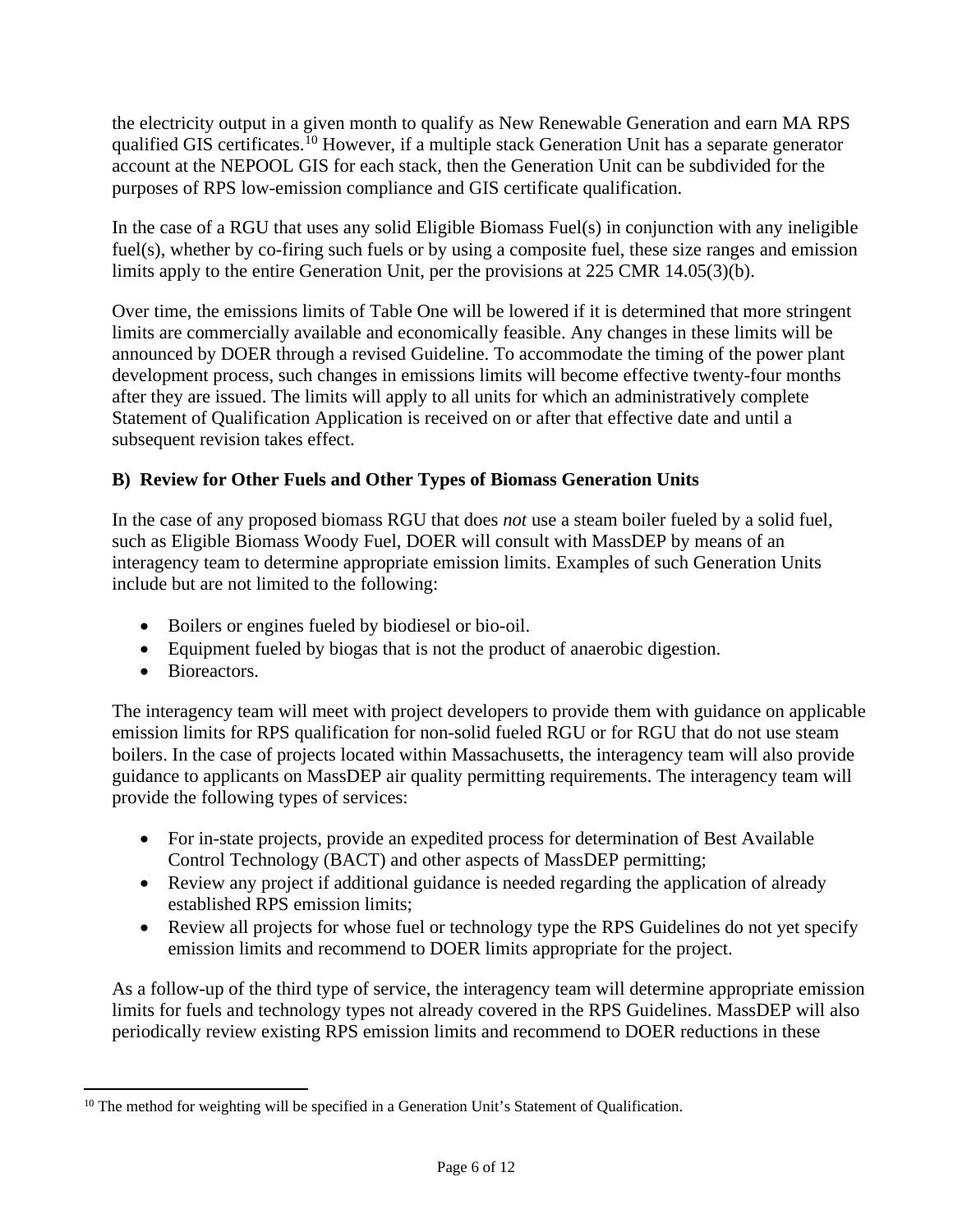emission limits as technology improves. DOER may revise the Guideline as appropriate to incorporate such recommendations.

## **C) State Air Permitting of Biomass Generation Units**

As established in 225 CMR 14.05(1)(a)7.a., all qualified RGUs utilizing Eligible Biomass Fuel, that is required to obtain an air permit in its jurisdiction, must possess a Valid Air Permit. The RPS Regulation at 225 CMR 14.02 defines Valid Air Permit as follows:

Valid Air Permit. Within the United States, a current and effective authorization, license, certificate, or like approval to construct and/or operate a source of air pollution, issued or required by the regulatory agency designated in the applicable State Implementation Plan to issue permits under the Clean Air Act, 42 U.S.C. §§ 7401, et seq., as amended. In jurisdictions outside of the United States, it shall be a document demonstrating an equivalent authorization.

The pollutants covered and the emission standards in such permits may differ from the RPS emission limits. The MA RPS low-emission criteria pertain only to the RPS qualification of the RGU and of the conditions governing the RPS qualification of its electricity output. They in no way replace the air emission obligations required by the regulatory agency that has jurisdiction where an RPSqualified RGU is located.

For RGUs located in Massachusetts, MassDEP has established a set of emissions limits that it suggests as the starting point for BACT for solid fuel boilers within given size ranges. MassDEP will post those limits as guidance at its own website and may revise or supplement them from time to time.<sup>[11](#page-6-0)</sup> MassDEP will determine the effective dates of any changes that it makes in its BACT guidelines and procedures.

For RGUs *not* located in Massachusetts, applicants must provide proof of receipt of a Valid Air Permit from the applicable regulatory agency or proof that a Valid Air Permit is not required. If such Valid Air Permit has not yet been obtained by the applicant and provided to DOER by the time the Statement of Qualification Application review has been successfully completed, DOER may, in its sole discretion, issue a Statement of Qualification in which providing DOER with a copy of its Valid Air Permit is a condition of the RPS qualification.

## **D) Low Emission Criteria for Generation Units That Do Not Require Valid Air Permits**[12](#page-6-1)

If a biomass-fueled RGU located outside Massachusetts does not require a preconstruction air permit, and if the fuel, technology type, and size of the RGU are such that the RGU would, if located in Massachusetts, require an air plan approval or some other form of Valid Air Permit, then the following criteria shall apply *solely* for MA RPS qualification:

<span id="page-6-0"></span><sup>&</sup>lt;sup>11</sup> The DEP website is at [http://www.mass.gov/dep/.](http://www.mass.gov/dep/)

<span id="page-6-1"></span><sup>12</sup> See 225 CMR 14.05(1)(a)6.e.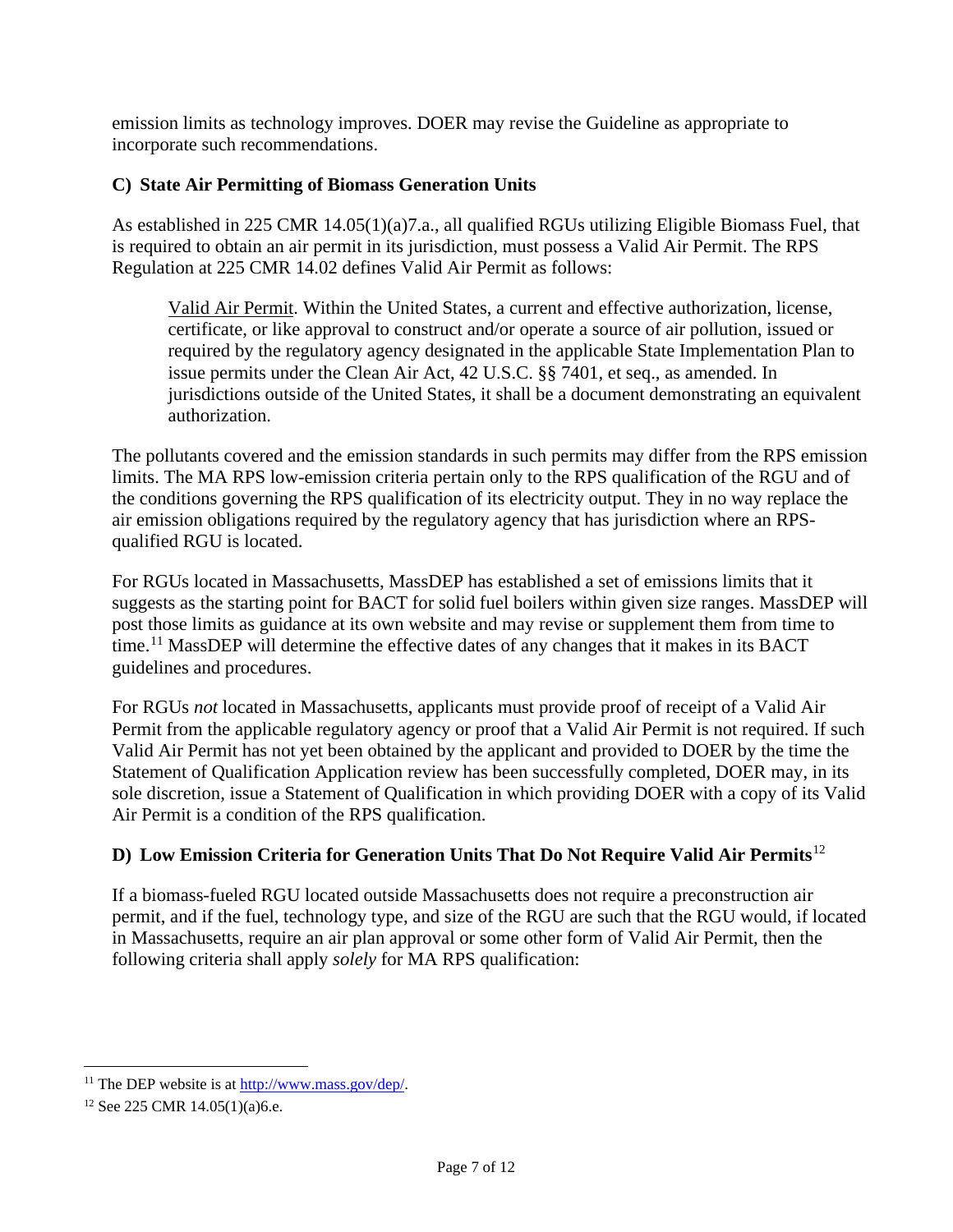- If the RGU uses a solid-fueled steam boiler, then the emission limits of Table One, above, will apply, along with the monitoring, reporting, and enforcement conditions described above.
- If the RGU is of a type, fuel, and size that it would, if located in Massachusetts be governed by MassDEP's Engine and Combustion Turbine Regulation at 310 CMR 7.00 et seq. and 310 CMR 70.00, then the fuel and emission limit provisions of those regulations would apply.
- All other Generation Units that are of a fuel and size that would necessitate, if located in Massachusetts, a Valid Air Permit, but that would neither use a solid-fueled steam boiler nor be governed by MassDEP's Engine and Combustion Turbine Regulation, shall be evaluated as to air emissions by the interagency team procedure described above.

If a RGU does not require an air permit because its size is *below the threshold* for regulations that would otherwise apply in either its own jurisdiction or in Massachusetts, then DOER will undertake a case-by-case review and may consult with MassDEP.

## **E) Emissions Monitoring[13](#page-7-0)**

For any solid-fueled RGU with a smokestack serving one or more steam boilers and generation equipment whose total nameplate capacities are greater than 10 MW, NOx emissions shall be monitored with a Continuous Emissions Monitoring System (CEMS) that satisfies either 40 CFR 60 Appendix B PS-2 (with the QA/QC requirements of 40 CFR 60 Appendix F) or 40 CFR 75, except that missing data routines and bias adjustment factors do not need to be applied. The NOx CEMS shall be operated at all times that the boiler is operating except during periods of CEMS calibration checks, zero span adjustment, and preventive maintenance. Notwithstanding such exceptions, in all cases the CEMS must provide valid data for a minimum of 90% of the hours per month during which the Generation Unit is operating. A CO CEMS also shall be used, and average monthly CO concentration will provide a surrogate limit for PM. If the combined monthly average CO concentration from all of the stacks in the Generation Unit exceeds 200 ppm @ 3% O2, the Generation Unit shall be considered to be in non-compliance with the PM emission limit. In addition, an annual stack test shall be required for PM.

For any solid-fueled RGU with a smokestack serving one or more steam boilers and generation equipment whose total nameplate capacities are below 10 MW, concentrations of NOx, CO, and O2 shall be measured daily with a portable monitor. The portable monitor shall satisfy 40 CFR 60, Appendix B PS-2. The monitor shall be calibrated before use, and the sample shall be taken from a location that satisfies the requirements of 40 CFR 60 Appendix A Methods 1 and 2. At least one sample shall be taken each day the boiler operates. Operation and maintenance of the monitor shall be according to the manufacturer's recommendations. The monthly average CO concentration will provide a surrogate limit for complying with the PM emissions limit. If the combined monthly average CO concentration from all of the stacks in the RGU exceeds 200 ppm @ 3% O2, the RGU shall be considered to be in non-compliance with the PM emission limit.

<span id="page-7-0"></span><sup>&</sup>lt;sup>13</sup> To the extent deemed necessary, additional protocols and procedures beyond those described in this section will be included in a Generation Unit's Statement of Qualification and may be incorporated in subsequent revision of this Guideline.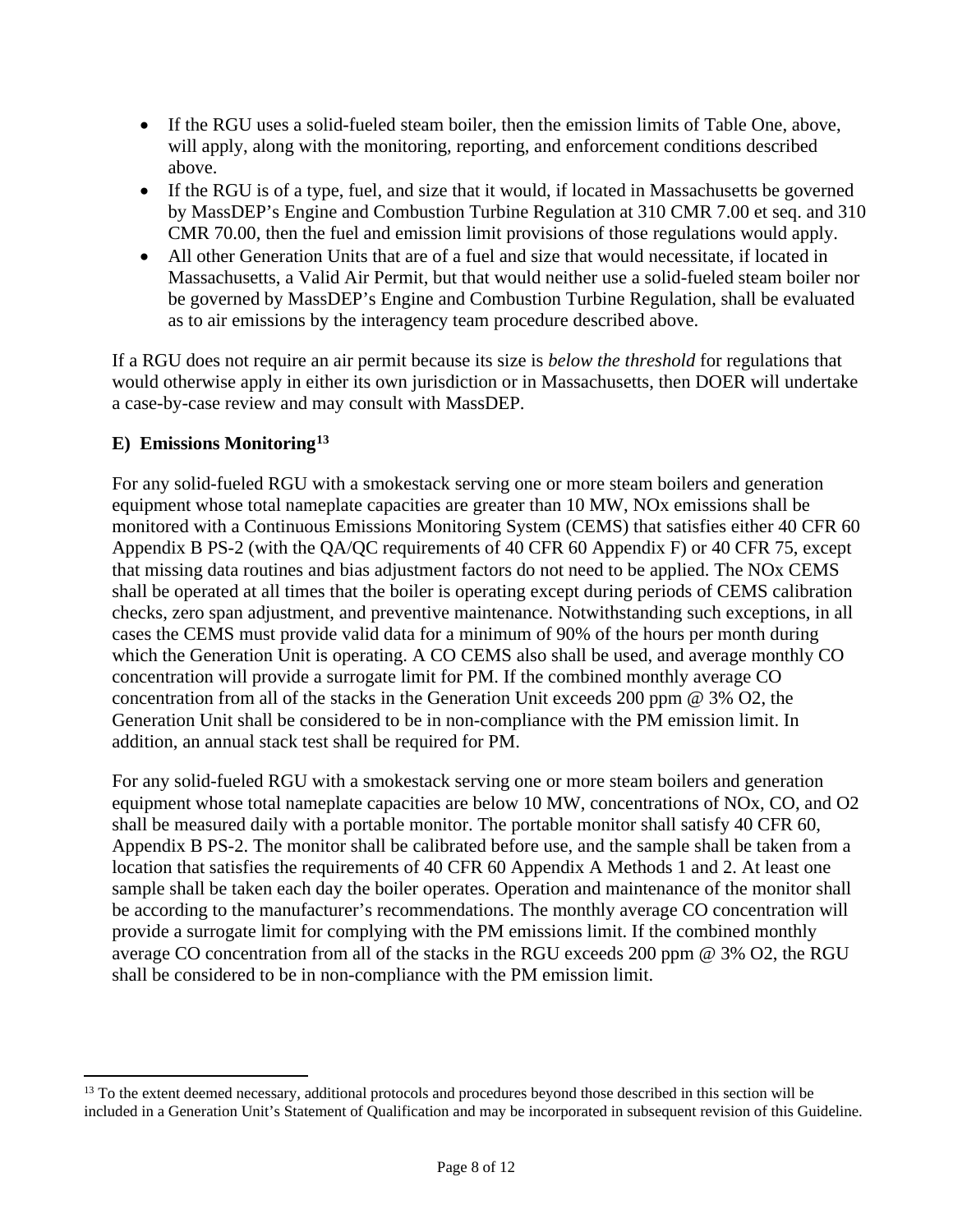For a RGU below one MW nameplate capacity, an initial stack test shall be performed for PM, NOx, and CO, with a retest every five years. For a RGU with a nameplate capacity of one through 10 MW, an initial stack test shall be performed for PM, NOx, and CO, with a retest every three years.

#### **8. Statement of Qualification**

All RGU utilizing Eligible Biomass Woody Fuel and Manufactured Biomass Fuel must submit the following materials with Statement of Qualification Application.

- A Fuel Supply Plan that includes the source, type and quantity of fuel to be used. If the system is blending fuels, the RGU must specify each and every fuel that it intends to use, in what relative proportions either in co-firing or in a Blended Fuel, and with what individual input heat values. Such plan shall include the procedures by which the Renewable Generation Unit will document to the satisfaction of the Department its compliance with the plan.
- Analysis on overall efficiency and greenhouse gas reductions, as described in the Guideline on Overall Efficiency and Greenhouse Gas Analysis.

DOER may require additional materials be submitted.

#### **9. Reporting A) Biomass Fuel Report**

As established in 225 CMR 14.05(8)(c), all qualified RGUs utilizing Eligible Biomass Woody Fuel or Manufactured Biomass Fuel are required to provide on a quarterly basis the *Guideline on Biomass Fuel Report*. The *Guideline on Biomass Fuel Report* must be completed, signed, and submitted to the Department of Energy Resources no later than thirty (30) days after the end of each Quarter. Each Report specifies the fuel supply for the normal operation of the Generation Unit during a calendar quarter, greenhouse gas emission reductions and overall efficiency. For this purpose and to be consistent with the Biomass Registry, the Report is to be based on fuel delivered to the Generation Unit during the calendar quarter.

Generation Unit reporting to the NEPOOL Generation Information System (NEPOOL GIS) shall continue unchanged. Upon receipt and review of the *Guideline on Biomass Fuel Report*, the Department will report to the NEPOOL GIS the percentage of the wood-fueled electrical energy output of the RGU that is qualified as Massachusetts RPS Class I Renewable Generation during the quarter. The NEPOOL GIS will multiply the MWh of metered/reported generation attributable to wood (and, if applicable, in excess of the Generation Unit's Historic Generation Rate) by this percentage to mint the appropriate quantity of Massachusetts Class I Renewable Energy Certificates (RECs) for the quarter.

As a result of this procedure, the MWh of Class I RECs each quarter would be calculated thus:

MWh of reported biomass/wood-attributed generation  $* [A + B]/C$ , where

 $A = Total tons of biomass delivered to the Generation Unit that were certified Residues$ 

B = Total tons of biomass delivered to the Generation Unit that were Certified Thinnings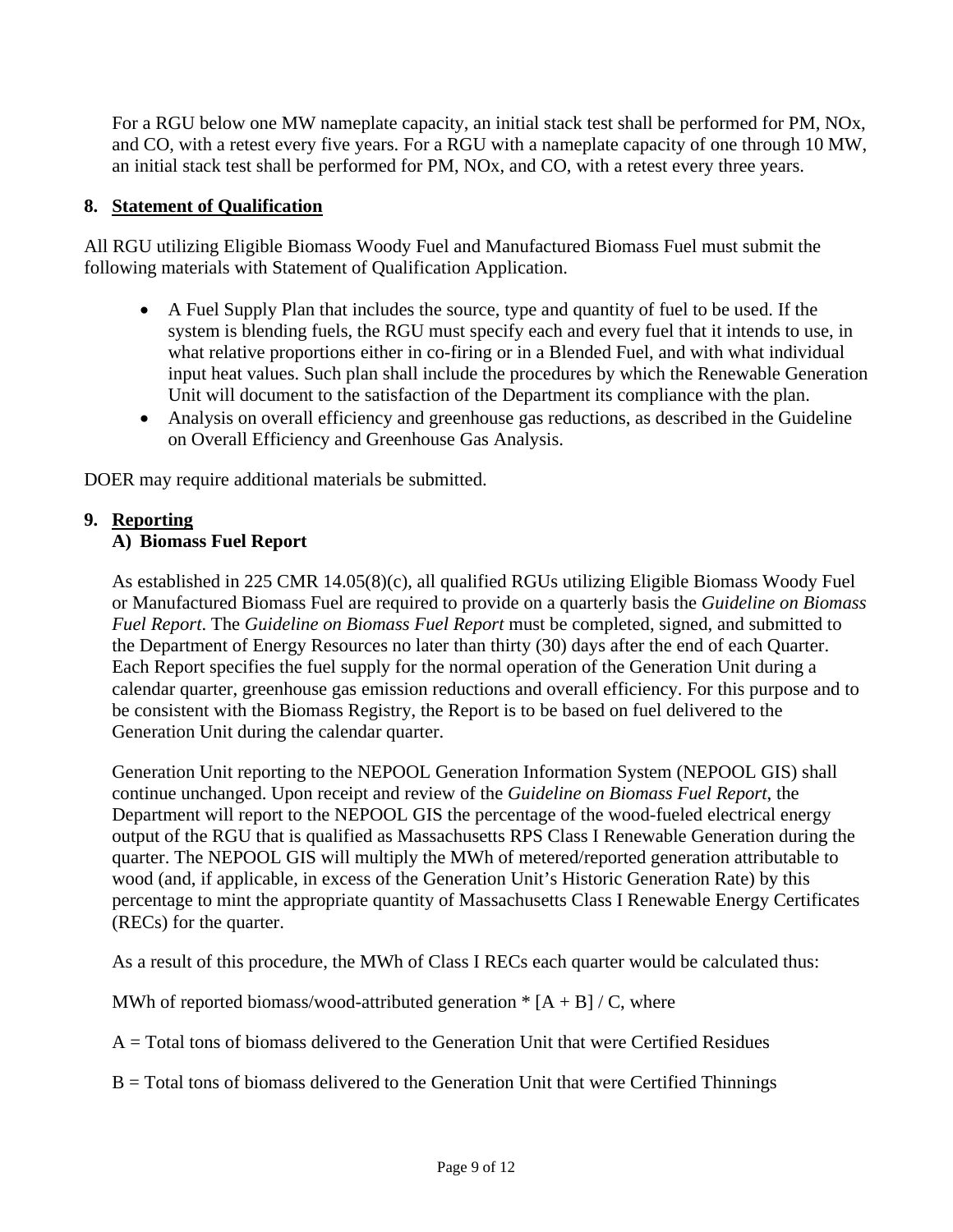$C = Total$  tons of biomass delivered to the Generation Unit

The *Guideline on Biomass Fuel Report* must be signed by either (a) the Authorized Representative of the Owner or Operator of the Generation Unit (the person who signed the original Statement of Qualification Application or his/her successor in office) or (b) a person to whom responsibility for fuel reporting has been delegated by the Authorized Representative. If delegated, then the Report must be accompanied by a statement of delegation signed by the Authorized Representative.

The completed, signed Report must be sent electronically to [DOER.RPS@mass.gov.](mailto:DOER.RPS@mass.gov) Include in the Subject line: RPS Quarterly Biomass Fuel Report - [*Generation Unit Name*].

## **B) Low Emissions Report**

The Owner, Operator or Authorized Agent of a RGU utilizing solid Eligible Biomass Fuel, such as Eligible Biomass Woody Fuel, shall submit to DOER, with a copy to MassDEP (*and* to its own regulatory agency, if not located in Massachusetts), the following reports and other documentation per the timetable noted or immediately upon their availability:

- MA RPS Quarterly Low-Emission Report scheduled as specified in Table Two. Each such report shall include a cover letter that states what is attached, summarizes the emission and compliance information derived from the Generation Unit's CEMS and/or portable monitors (including the monthly average for each stack and the average for all stacks), and the certification required in the RPS Regulation at 225 CMR 14.10 (1). The certification shall be stated to cover both the information in the cover letter and in the electronic documentation. The date and summary result of the most recent, RPS-required stack test shall be included with each quarterly report. The cover letter shall be sent to DOER and MassDEP, and documentation for the information summarized in the cover letter shall be provided only on a compact disk sent to DOER and MassDEP, except for stack test data, which shall be provided as described below.
- Whenever a new, RPS-required stack test occurs and is reported to the Generation Unit's own regulatory agency, a copy to DOER and MassDEP of a summary of the results. In the case of a stack test conducted to satisfy only the requirements of MA RPS and not those of the Generation Unit's own regulatory agency, the entire report specified in the Generation Unit's Statement of Qualification must be sent to DOER and MassDEP on a compact disk along with a summary. A summary of that report shall be sent as hard copy to both DOER and MassDEP and must include the certification required in the RPS Regulation at 225 CMR 14.10 (1). The certification shall be stated to cover both the information in the cover letter and in the electronic documentation. The date and results of each such stack test (but not documentation previously submitted) also shall be included in each MA RPS Quarterly Low-Emission Report until superseded by the results of a later stack test.
- Notification to DOER of any enforcement action by the applicable environmental agency, as required in the RPS Regulation at 225 CMR 14.06 (5), since such action may affect the RPS qualification of the Generation Unit.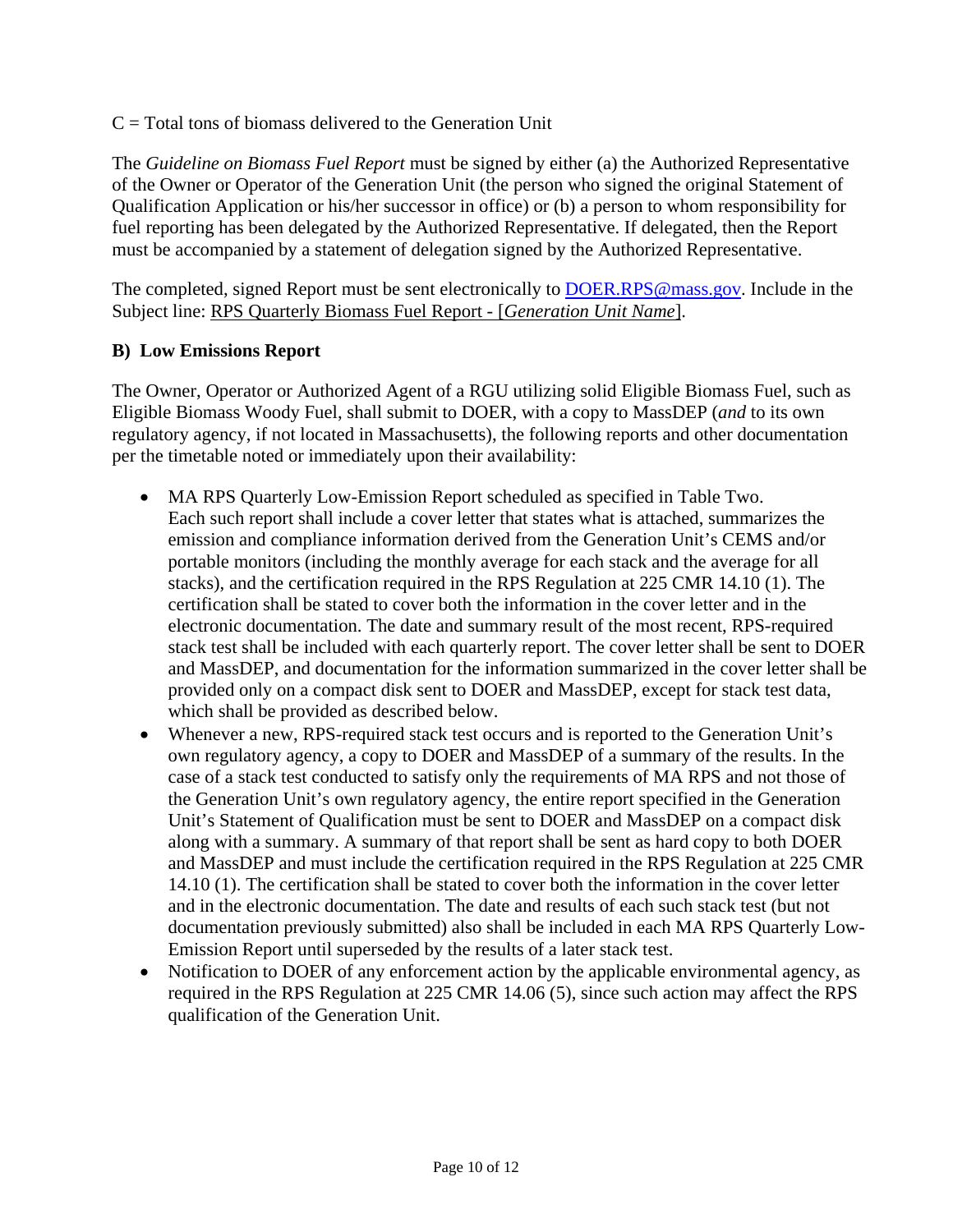| Quarter        | <b>Months Reported</b> | <b>Report Due</b><br>to DOER |
|----------------|------------------------|------------------------------|
| 1              | Jan, Feb, Mar          | April 30                     |
| $\overline{2}$ | Apr, May, Jun          | July 30                      |
| 3              | Jul, Aug, Sep          | October 31                   |
| 4              | Oct, Nov, Dec          | January 31                   |

**Table Two Schedule for MA RPS Quarterly Low-Emission Reports**

For any calendar month during which the reported monthly average emissions level for NOx or PM exceeds its RPS emissions  $\lim_{t \to 1}$  or is found to be in non-compliance with any provisions of its Statement of Qualification, the Generation Unit's Owner, Operator, or authorized agent will be in non-compliance with the requirements of 225 CMR 14.00 and shall be subject to the provisions of 225 CMR 14.12. In addition, DOER will take appropriate action through the NEPOOL GIS to assure that the electricity output of the Generation Unit will not have MA RPS New Renewable Generation Attributes and, thereby, will not receive MA RPS-qualified GIS Certificates.

For any calendar month during which a required, periodic PM stack test of the Generation Unit reveals exceedance of the RPS PM emission limit, the Generation Unit's Owner, Operator, or authorized agent will be in non-compliance with the requirements of 225 CMR 14.00 and shall be subject to the provisions of 225 CMR 14.12. In addition, DOER will take appropriate action through the NEPOOL GIS to assure that the electricity output of the Generation Unit will not have MA RPS New Renewable Generation Attributes and, thereby, will not receive MA RPS-qualified GIS Certificates. RPS qualification of the output from the Generation Unit will resume as of the first complete month after a subsequent stack test demonstrates RPS compliance.<sup>[15](#page-10-1)</sup>

In order to return to RPS compliance, the Generation Unit's Owner, Operator or authorized agent must demonstrate to the satisfaction of DOER that the emission limits are again being met. In the case of a Generation Unit that has been in non-compliance for a period of three months, such demonstration must include a report in which an Authorized Representative of the Owner, Operator

<span id="page-10-0"></span> $14$  In the case of PM, this would apply in the case of an exceedance of the surrogate CO limit.

<span id="page-10-1"></span><sup>&</sup>lt;sup>15</sup> DOER understands that, in limited circumstances, the GIS Administrator could encode GIS certificates as RPS-qualified as of the day following a successful PM stack test, as requested by DOER. However, such immediate qualification is subject to the ability of the GIS and of the GIS Administrator. Otherwise, RPS qualification would resume as of the month following the successful stack test. The above notwithstanding, in the case of an unsuccessful stack test and a subsequent successful stack test both in the same month, RPS qualification will resume as of the following month unless the Owner, Operator or authorized agent or Operator of the Generation Unit can demonstrate to the satisfaction of DOER that the first test was an anomaly.